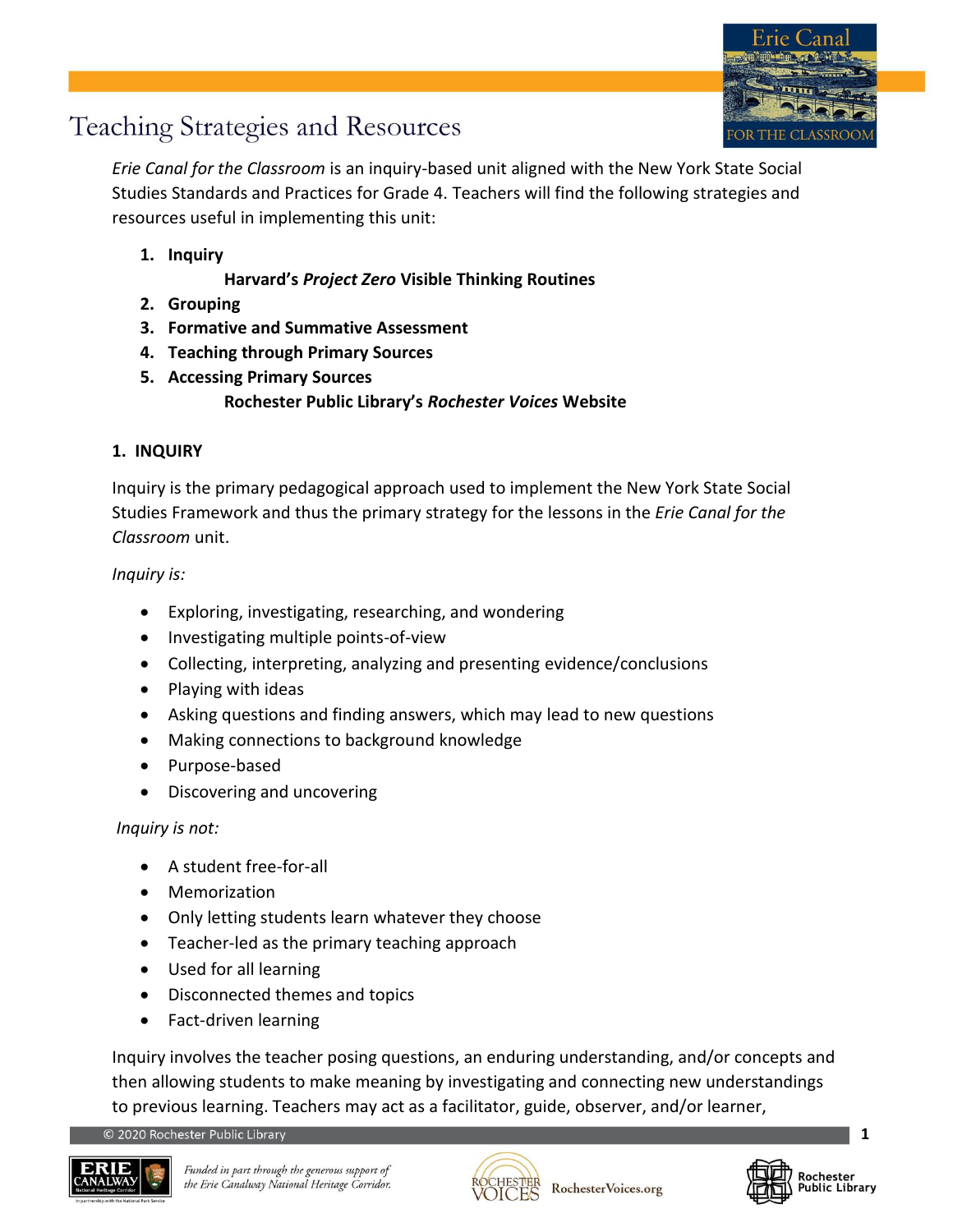

depending on the level of support students need at each point in the investigation. Inquiry is about the teacher letting go of "right answers" and allowing students to develop multiple solutions and conclusions.

Teachers will find helpful strategies and resources for inquiry-based teaching on **Harvard's**  *Project Zero* website**:** [http://www.pz.harvard.edu/.](http://www.pz.harvard.edu/) The Thinking Routines found on this site are designed to guide students through active thought processing. Many of these routines are used in the *Erie Canal for the Classroom* lessons, including:

- I used to think... Now I think...
- See Think Wonder
- Think Pair Share
- Headlines
- What Makes You Say That?

### **2. GROUPING**

Each lesson in the *Erie Canal for the Classroom* unit allows for multiple opportunities for students to work independently or in groups of various composition, including whole-class inquiry, work in pairs, and group work with three, four, or five students. These lessons all lend themselves to strategic grouping with either social or academic goals in mind. Teachers might also consider using Visibly Random Grouping strategies in which students see the teacher assign them to groups at random. For more on the benefits of Visibly Random Grouping, see Peter Liljedahl's work, [http://www.peterliljedahl.com/wp-content/uploads/Visibly-Random-Groups.pdf.](http://www.peterliljedahl.com/wp-content/uploads/Visibly-Random-Groups.pdf)

#### **3. FORMATIVE AND SUMMATIVE ASSESSMENT**

Formative assessments are check-ins conducted during teaching to see how student learning is progressing. Formative assessment is a quick snapshot of information that helps the teacher determine whether the student has gaps, weaknesses, misunderstandings, or deficiencies in their understanding. It can also help teachers determine whether they need to adjust their lesson delivery based on student needs. Some formative assessment strategies include teacher observation, quizzes, projects, exit tickets, written reflections, class polls, conferences, selfevaluations, and question/answer sessions. Typically, formative assessment focuses on the learning process that is taking place.

Summative assessments occur when the learning comes to a formal end. Even though the concept, skill, or content may repeat at another point, summative assessment provides the teacher with data that shows how well the student has understood what was taught. Some summative assessment strategies include compare/contrast papers, projects that demand application or synthesis of new material, scenarios of solutions to posed problems, unit tests,

2020 Rochester Public Library





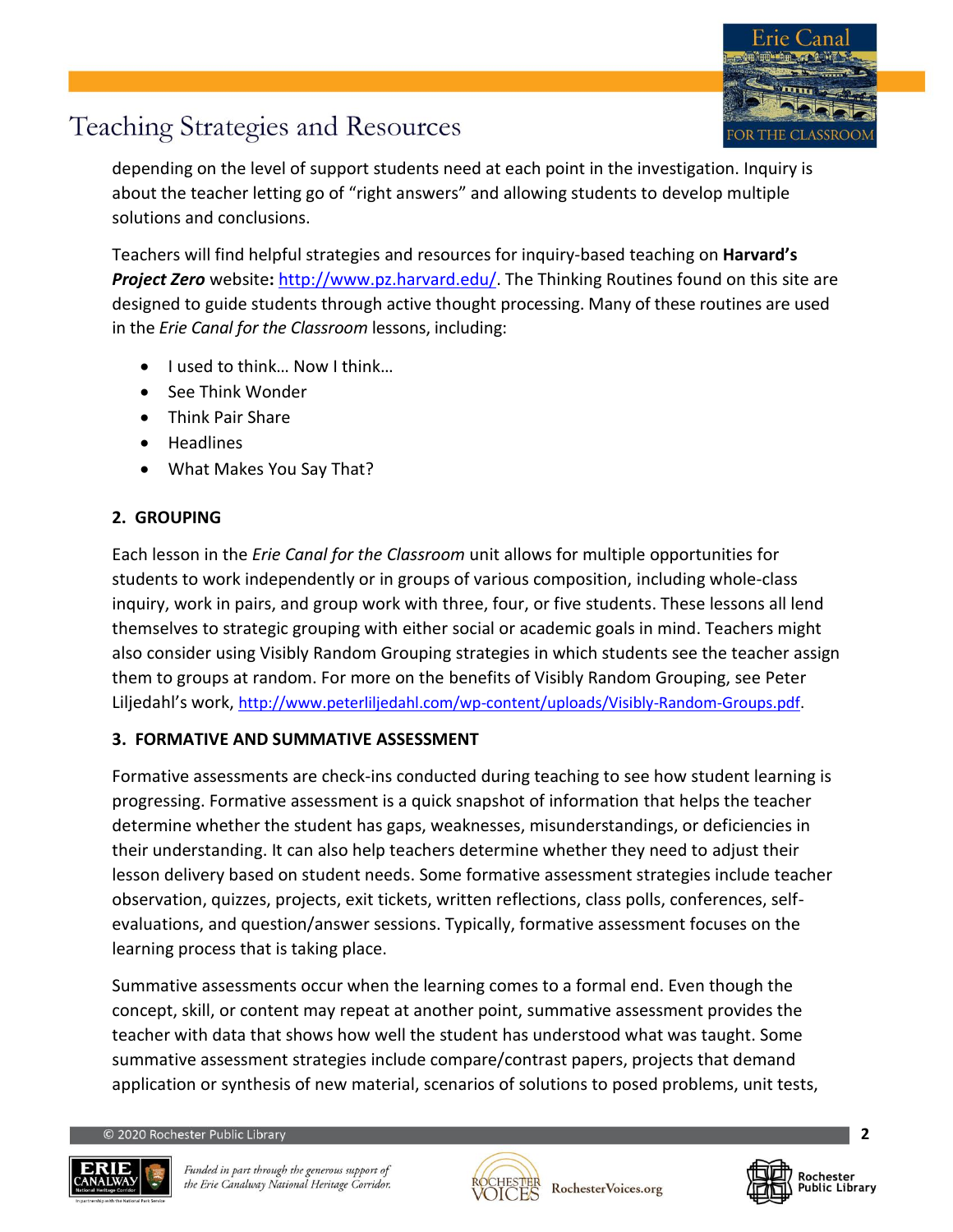

performances, and portfolios. Typically, summative assessment focuses on the final output by a student sharing their understanding in product form.

The *Erie Canal for the Classroom* unit includes both formative and summative assessments to help teachers track student learning.

## **4. TEACHING THROUGH PRIMARY SOURCES**

A key component of the New York State Social Studies Framework is developing student ability to gather information and build understanding through analyzing and interpreting primary source documents. To support this goal, the *Erie Canal for the Classroom* unit incorporates an abundance of primary sources from local historical collections at the Rochester Public Library and its partner institutions.

The following information about using primary sources to teach history comes from the Library of Congress website, [http://www.loc.gov/teachers/usingprimarysources/whyuse.html.](http://www.loc.gov/teachers/usingprimarysources/whyuse.html)

#### **Why Use Primary Sources?**

Primary sources provide a window into the past—unfiltered access to the record of artistic, social, scientific, and political thought and achievement during the specific period under study, produced by people who lived during that period.

Bringing young people into close contact with these unique, often profoundly personal, documents and objects can give them a very real sense of what it was like to be alive during a long-past era.

#### *Engage students*

- Primary sources help students relate in a personal way to events of the past and promote a deeper understanding of history as a series of human events.
- Because primary sources are snippets of history, they encourage students to seek additional evidence through research.
- First-person accounts of events help make them more real, fostering active reading and response.

## *Develop critical thinking skills*

- Many state standards support teaching with primary sources, which require students to be both critical and analytical as they read and examine documents and objects.
- Primary sources are often incomplete and have little context. Students must use prior knowledge and work with multiple primary sources to find patterns.
- In analyzing primary sources, students move from concrete observations and facts to questioning and making inferences about the materials.

© 2020 Rochester Public Library





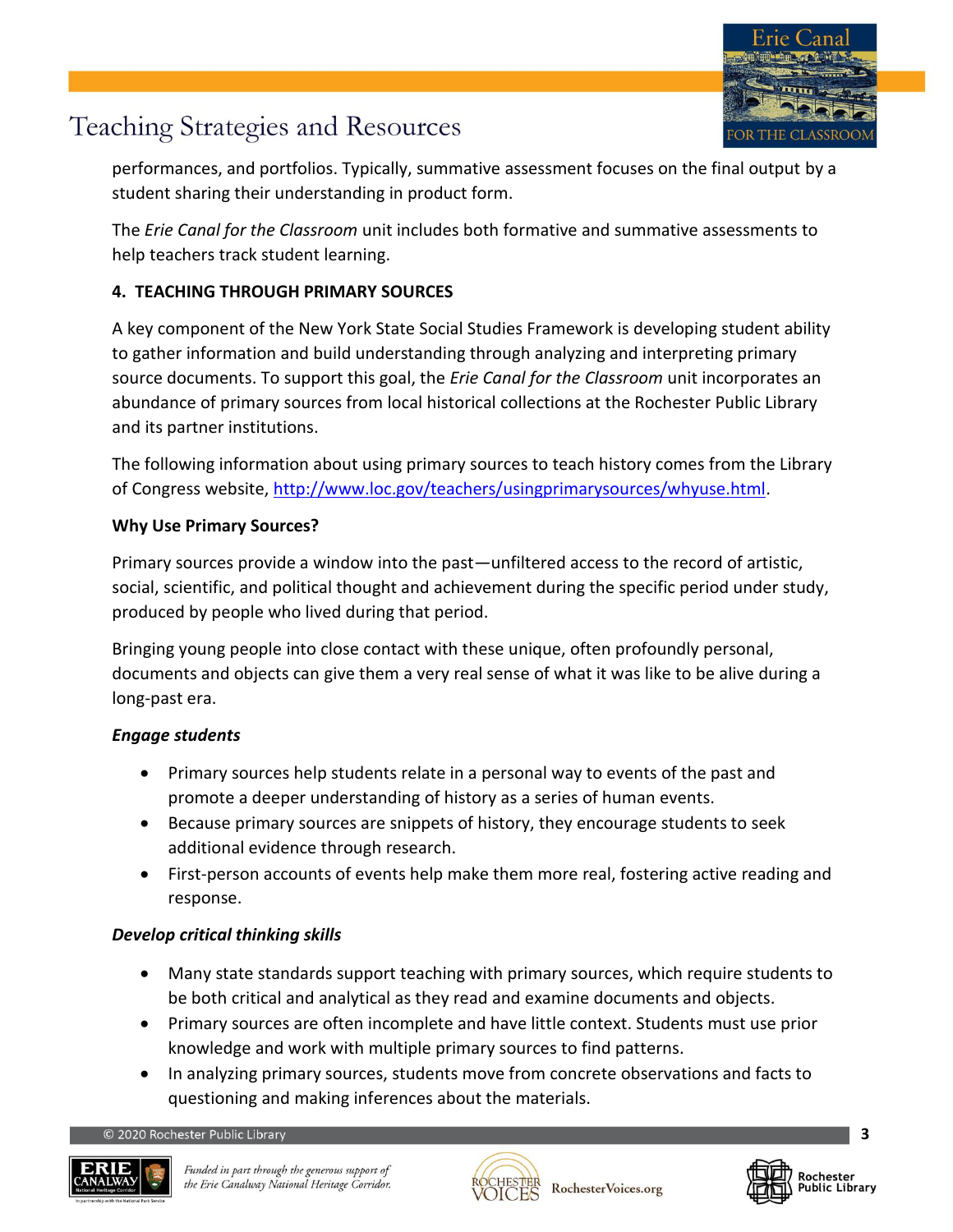

• Questions of creator bias, purpose, and point of view may challenge students' assumptions.

#### *Construct knowledge*

- Inquiry into primary sources encourages students to wrestle with contradictions and compare multiple sources that represent differing points of view, confronting the complexity of the past.
- Students construct knowledge as they form reasoned conclusions, base their conclusions on evidence, and connect primary sources to the context in which they were created, synthesizing information from multiple sources.
- Integrating what they glean from comparing primary sources with what they already know, and what they learn from research, allows students to construct content knowledge and deepen understanding.

#### **5. ACCESSING PRIMARY SOURCES**

Most of the primary sources used in the *Erie Canal for the Classroom* unit are provided within the lessons or available in the Erie Canal topic section of the **Rochester Public Library's**  *Rochester Voices* **website**, [http://www.rochestervoices.org/.](http://www.rochestervoices.org/)

*Rochester Voices* is an award-winning website designed to engage a K-12 audience, as well as the general public, in the study of local, state, national, and even global history through collections, topics, timelines, exhibits, and classroom resources that allow users to discover and explore primary sources that capture the stories of Rochester's past, and to interact with these unique historical materials in a variety of exciting ways. Curated by historians and educators, *Rochester Voices* is aligned with the New York State Learning Standards for Social Studies.

Other online resources where teachers can access historical primary sources include:

- *Rochester Images*. A database that includes thousands of historical and contemporary images from Rochester and Monroe County (NY). Access through the Rochester Public Library's website, [https://roccitylibrary.org/rochester-images/.](https://roccitylibrary.org/rochester-images/)
- Digital collections from the Local History & Genealogy Division of the Rochester Public Library. Access through the library's website, [https://roccitylibrary.org/digital-collections/.](https://roccitylibrary.org/digital-collections/)
- *New York Heritage Digital Collections*. A research portal through which teachers and students can access collections of historical, scholarly, and cultural materials held in libraries, museums, and archives throughout New York State. [https://nyheritage.org/.](https://nyheritage.org/)